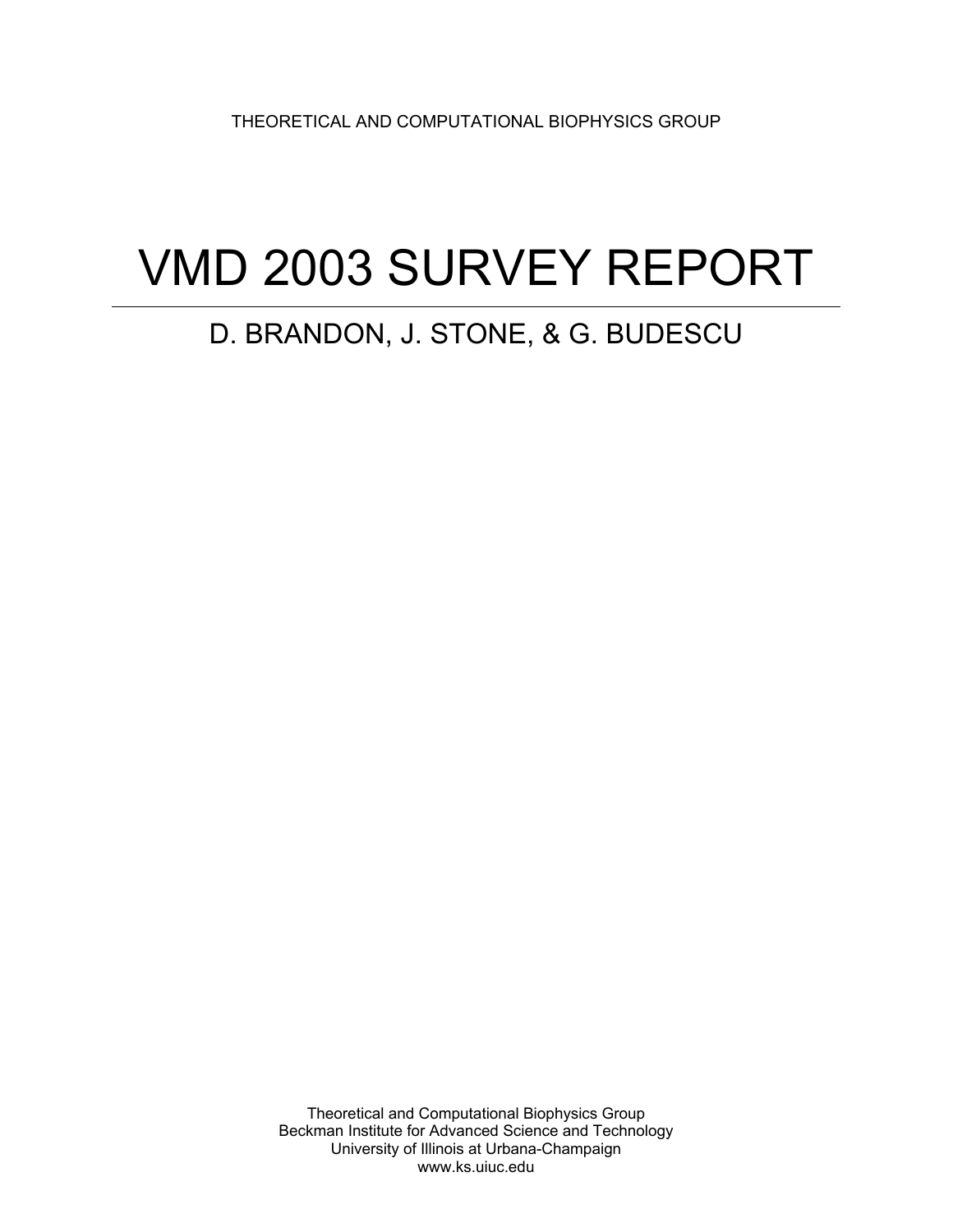# EXECUTIVE SUMMARY

The VMD 2003 User Survey was announced on April 14, 2003 to 14,158 users of VMD (versions 1.7 through 1.8) and ran through May 12 of that year. Survey questions examined user satisfaction, the impact of the program on work quality, and user ratings of existing and planned features; a few demographic questions were asked as well.

- A total of 2,146 usable responses were returned by the survey, yielding a response rate of 15.2%.
- Survey results indicate that the majority of VMD users are affiliated with academic institutions (84.0%) and use VMD for research purposes (81.1%), with some of this research funded at least in part by NIH (19.8%). Nearly half of users (48.8%) are the sole users of VMD at their site, a similar proportion considers themselves moderate-expert users of VMD (46.1%), and just over half of VMD users are repeat users of the program (51.8%). While VMD is used on several different computer platforms, the most popular is Windows (40.1%), followed by Linux (36.8%).
- The majority of users are satisfied with  $VMD 77.3\%$  agree or strongly agree with the statement "I am satisfied with VMD". Most users feel that using VMD has a positive impact on their work quality – 63.3% agreed or strongly agreed with the statement "VMD has improved the quality of my work".
- Repeat users of VMD were significantly more satisfied with VMD than non-repeat users, and also indicated a greater impact of VMD on their work quality.
- The greater the level of respondent expertise (low, moderate, or high) in using VMD, the greater the rating of satisfaction and the greater the rating of a positive impact of VMD on work quality. High expertise ratings for both satisfaction and work quality were significantly higher than the other expertise group ratings.
- While a slightly greater proportion of NIH-funded users expressed satisfaction with VMD and its positive impact on their work quality, no significant differences by funding source (NIH, other) were found.
- Academically affiliated users indicated significantly greater satisfaction with VMD and a greater impact of VMD on their work quality than the other users.

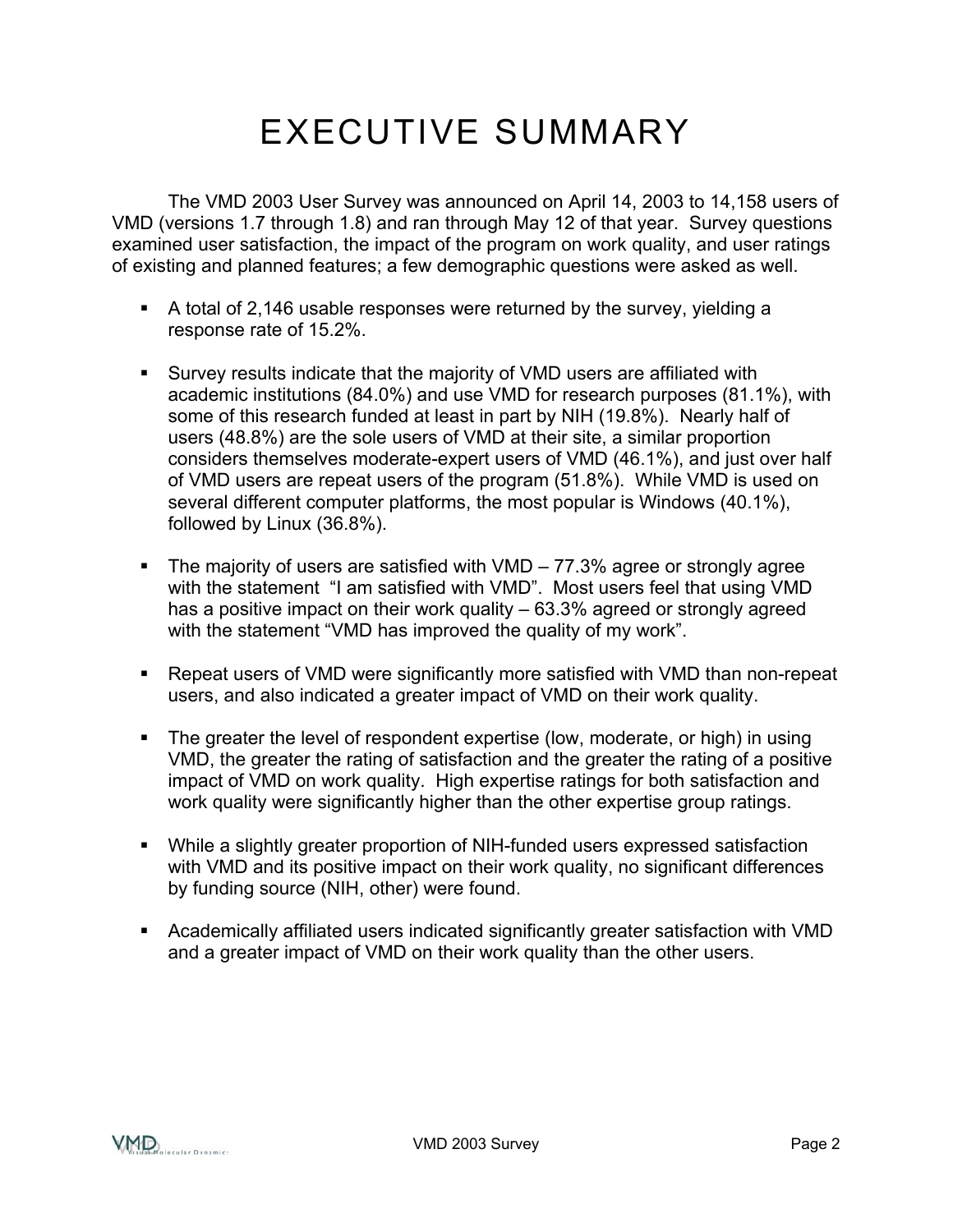#### OVERVIEW

VMD (Visual Molecular Dynamics) is a molecular visualization program for displaying, animating, and analyzing large biomolecular systems using 3-D graphics and built-in scripting. VMD supports computers running MacOS-X, Unix, or Windows, is distributed free of charge, and includes source code. More about VMD is available at its TCBG home page,<http://www.ks.uiuc.edu/Research/vmd/>. The VMD 2003 Survey is part of an ongoing effort (similar surveys were conducted in 1999 and 2000) to ensure that VMD is up to date, relevant, and of high quality by collecting and analyzing user opinion about the application. VMD users were identified via registration records, and contacted via e-mail with a request that they complete an on-line survey about VMD (see locations below for a copy of the survey) during April-May of 2003. The following report details the results and administration of the survey.

VMD 2003 Survey (complete copy)

A link to the survey forms the users completed is available here. Note that for analysis, interpretation and review purposes that all references to the items within the report are based on the numbering of the items as was used in the original survey.

#### [The VMD 2003 Survey](http://www.ks.uiuc.edu/Research/biocore/evaluation/vmd2003survey/VMD2003Survey.pdf)

http://www.ks.uiuc.edu/Research/biocore/evaluation/vmd2003survey/VMD2003Survey.pdf

#### Table of Contents

| $\bullet$ |                                                           | 6  |
|-----------|-----------------------------------------------------------|----|
| $\bullet$ |                                                           |    |
|           | • Ratings of Support, Documentation and Overall Usability | 8  |
| $\bullet$ |                                                           | 10 |
| $\bullet$ |                                                           | 12 |
|           |                                                           | 14 |
| $\bullet$ |                                                           | 16 |
| $\bullet$ | Ratings by Academic/Non-academic Affiliation              | 18 |
|           | Other Software Tools Used and Willingness to Cite VMD     | 20 |
|           |                                                           | 21 |

\*Features planned for future versions of VMD

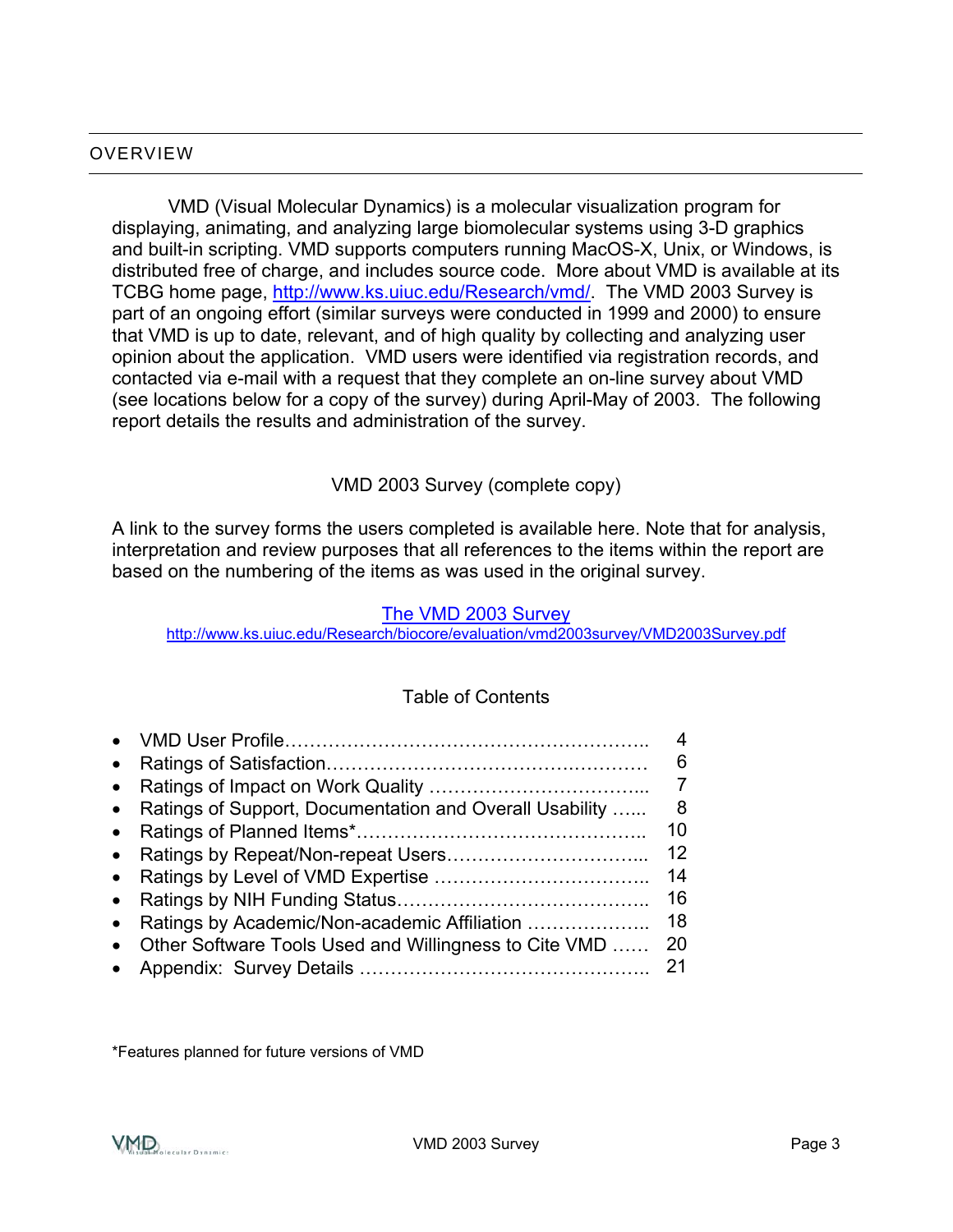#### VMD USER PROFILE

The user profile characteristics are illustrated below.

- 51.8% are repeat users of VMD
- 84.0% have academic affiliations
- 19.8% are funded at least partially by NIH
- 81.1% use VMD for research purposes
- 11.7% consider themselves expert users of VMD
- 48.8% are the sole users of VMD at their site
- 36.8% use VMD on a Linux platform



 $\bigvee \hspace{-7.5mm} \bigwedge \hspace{-7.5mm} \bigwedge \hspace{-7.5mm} \bigwedge \hspace{-7.5mm} \bigwedge \hspace{-7.5mm} \bigwedge \hspace{-7.5mm} \bigwedge \hspace{-7.5mm} \bigwedge \hspace{-7.5mm} \bigwedge \hspace{-7.5mm} \bigwedge \hspace{-7.5mm} \bigwedge \hspace{-7.5mm} \bigwedge \hspace{-7.5mm} \bigwedge \hspace{-7.5mm} \bigwedge \hspace{-7.5mm} \bigwedge \hspace{-7.5mm} \bigwedge \hspace{-7.5mm} \bigwedge \hspace{-7.5mm$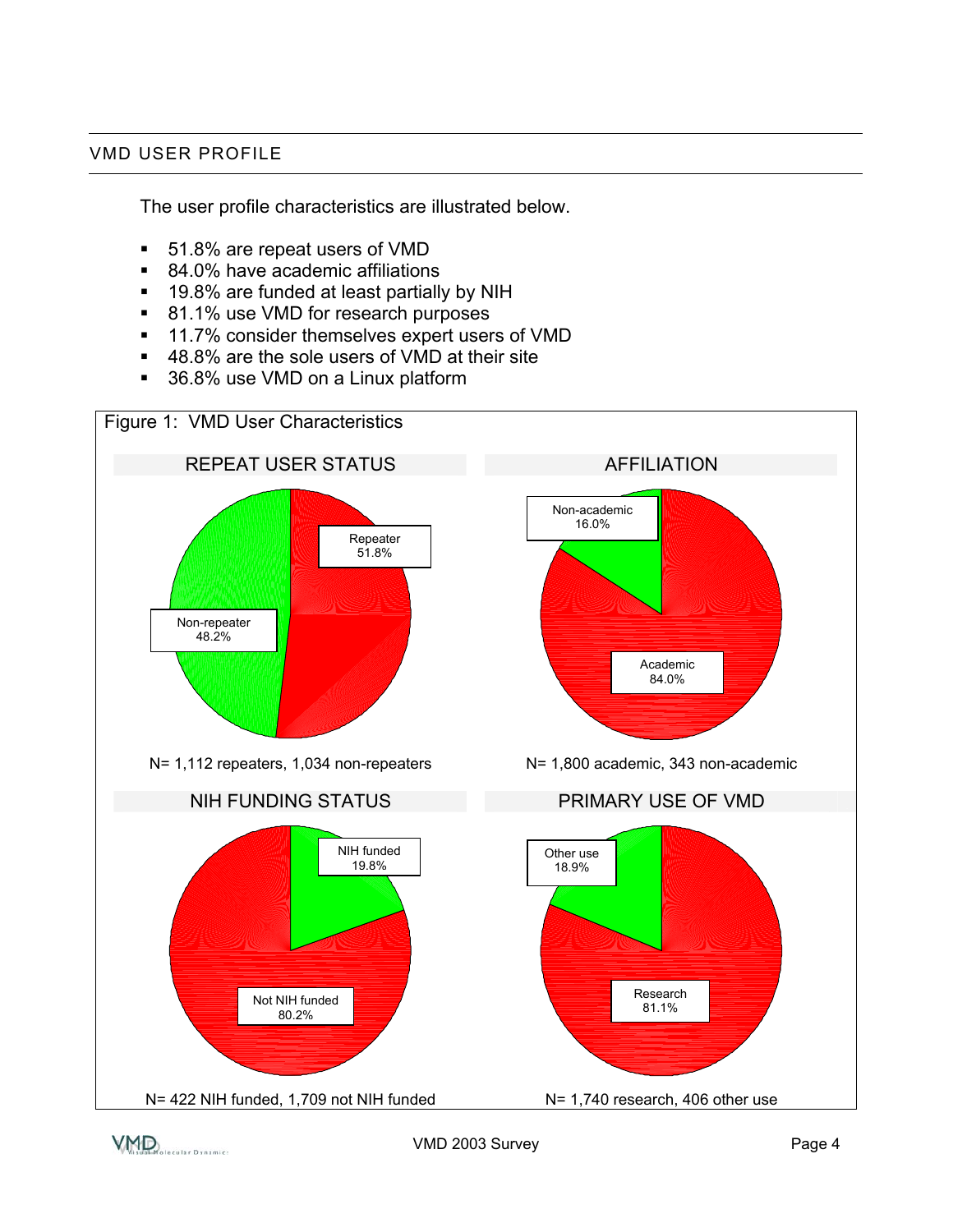

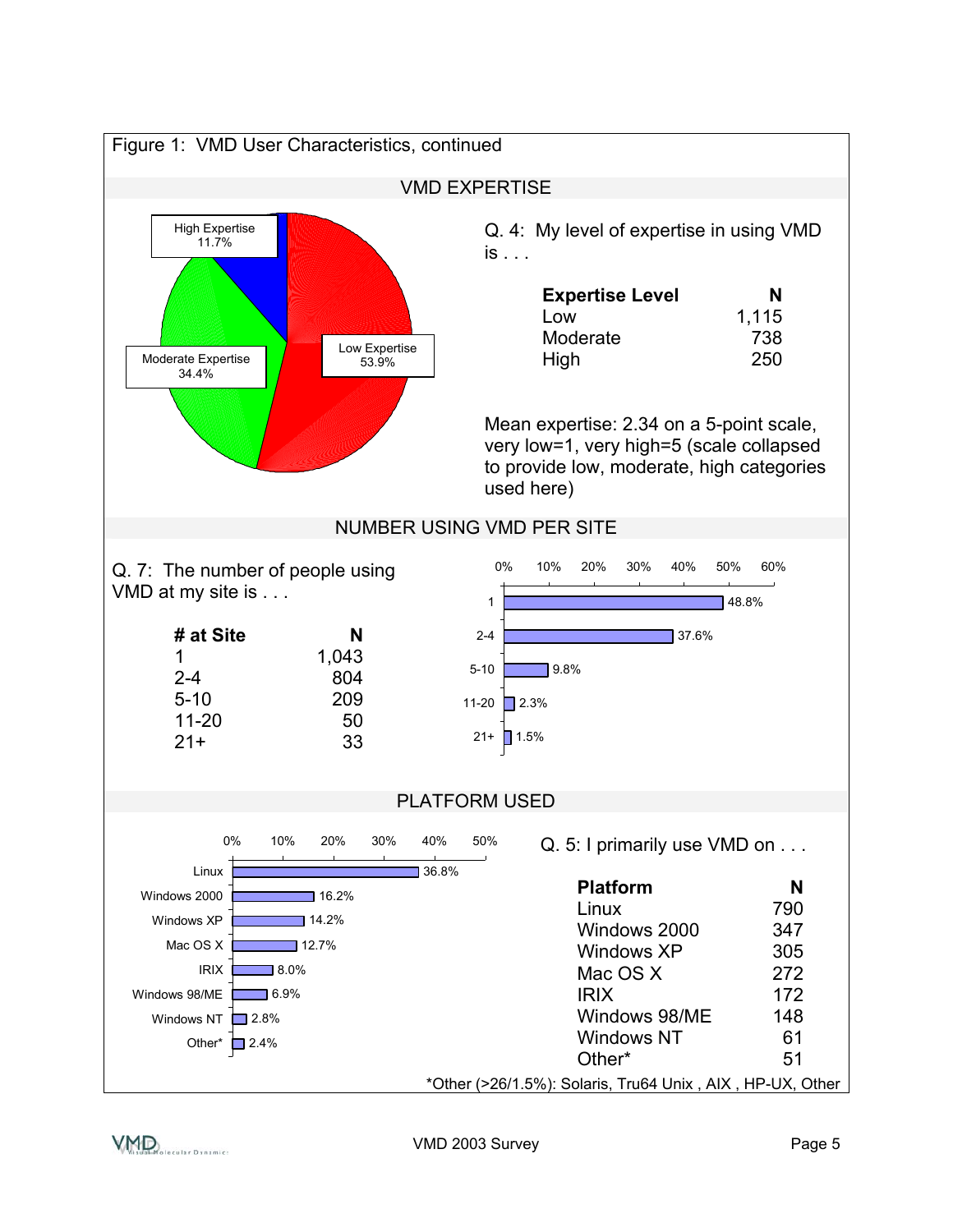#### RATINGS OF SATISFACTION

- A majority of users are satisfied with VMD 77.3% agreed or strongly agreed with the statement "I am satisfied with VMD" (Q12). See Fig. 2.
- Mean satisfaction was 3.96 on a 5-point scale (1=strongly disagree, 5=strongly agree). See Fig. 2.
- While no significant difference was found it is worth noting that the mean satisfaction has increased since the prior VMD 2000 user survey, where mean satisfaction was 3.84.

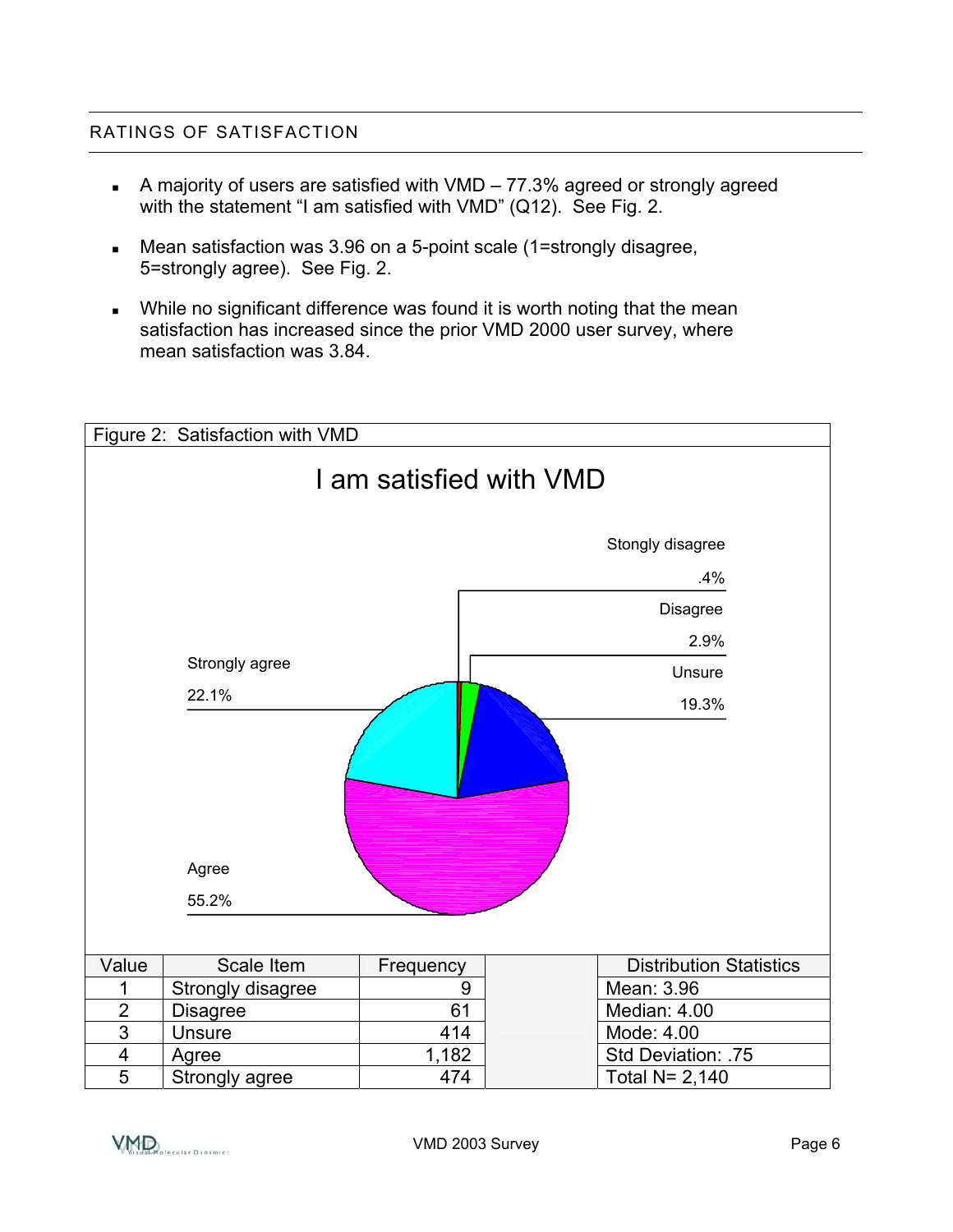#### RATINGS OF IMPACT ON WORK QUALITY

- VMD was judged to have a positive impact on work quality  $-63.3\%$  of the respondents agreed or strongly agreed with the statement "VMD has improved the quality of my work" (Q13). See Fig. 3.
- The mean response was 3.76 on a 5-point scale (1=strongly disagree, 5=strongly agree. See Fig. 3.

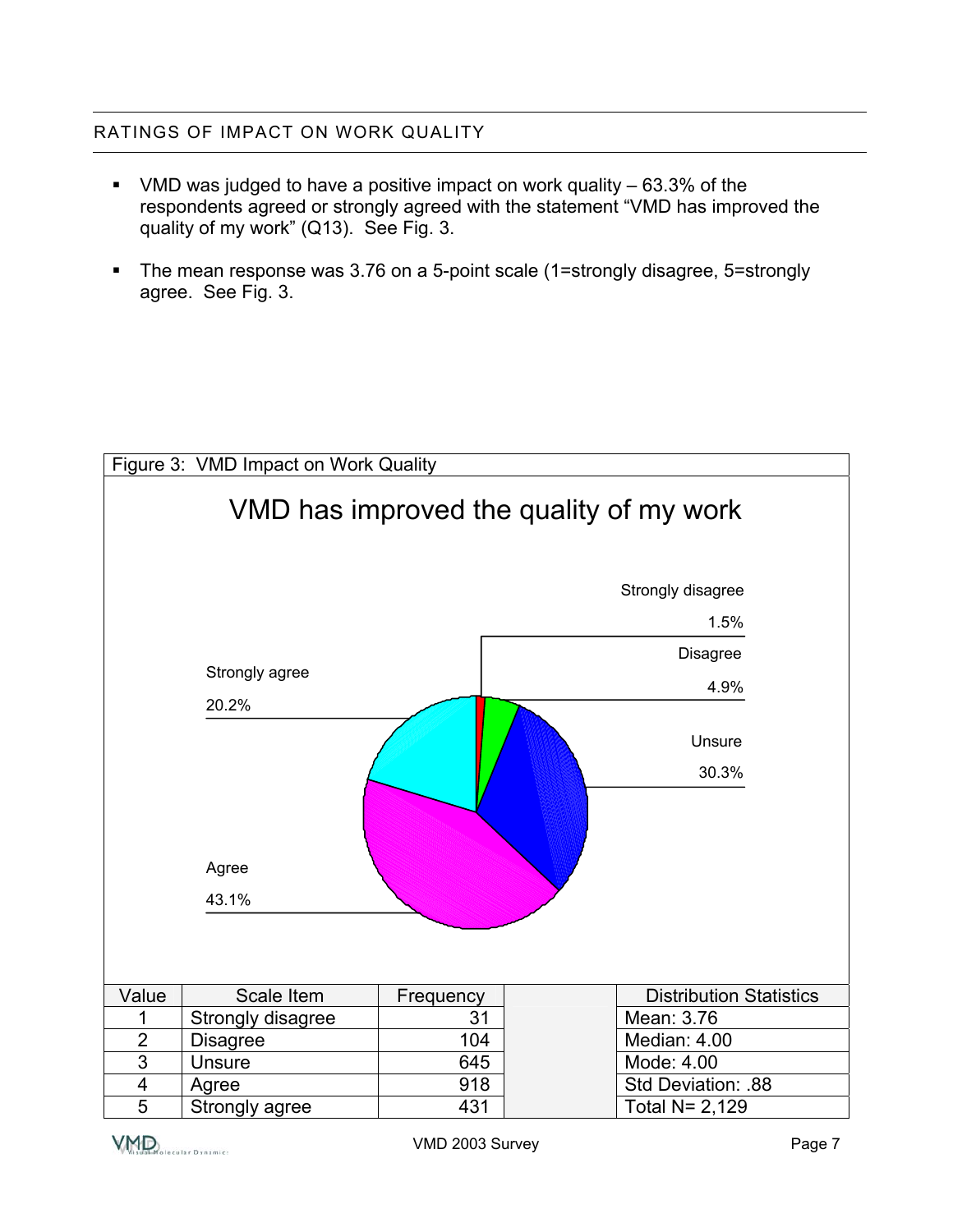#### RATINGS OF SUPPORT, DOCUMENTATION AND OVERALL USABILITY

- Responses to usability  $(Q8)$ , and support and documentation items  $(Q10)$  indicated why respondents use VMD, and their agreement with statements about specific aspects of the program.
- The highest rated qualities are: VMD is free (M=4.57), VMD is a well-written program (M=3.93), and VMD meets user needs (M=3.83). A regression analysis found that the following factors explain much of the variation in respondents' overall satisfaction (Q12): VMD meets user needs (Q8a), VMD is well-written (Q10a), VMD is better than other molecular graphics programs (Q8e), documentation is clear (Q10d), support meets expectations (Q10c), and VMD is user friendly (Q8d). It is interesting to note here that the free availability of VMD was not found to be a predicting variable explaining satisfaction. See Figs. 4A, 4B.



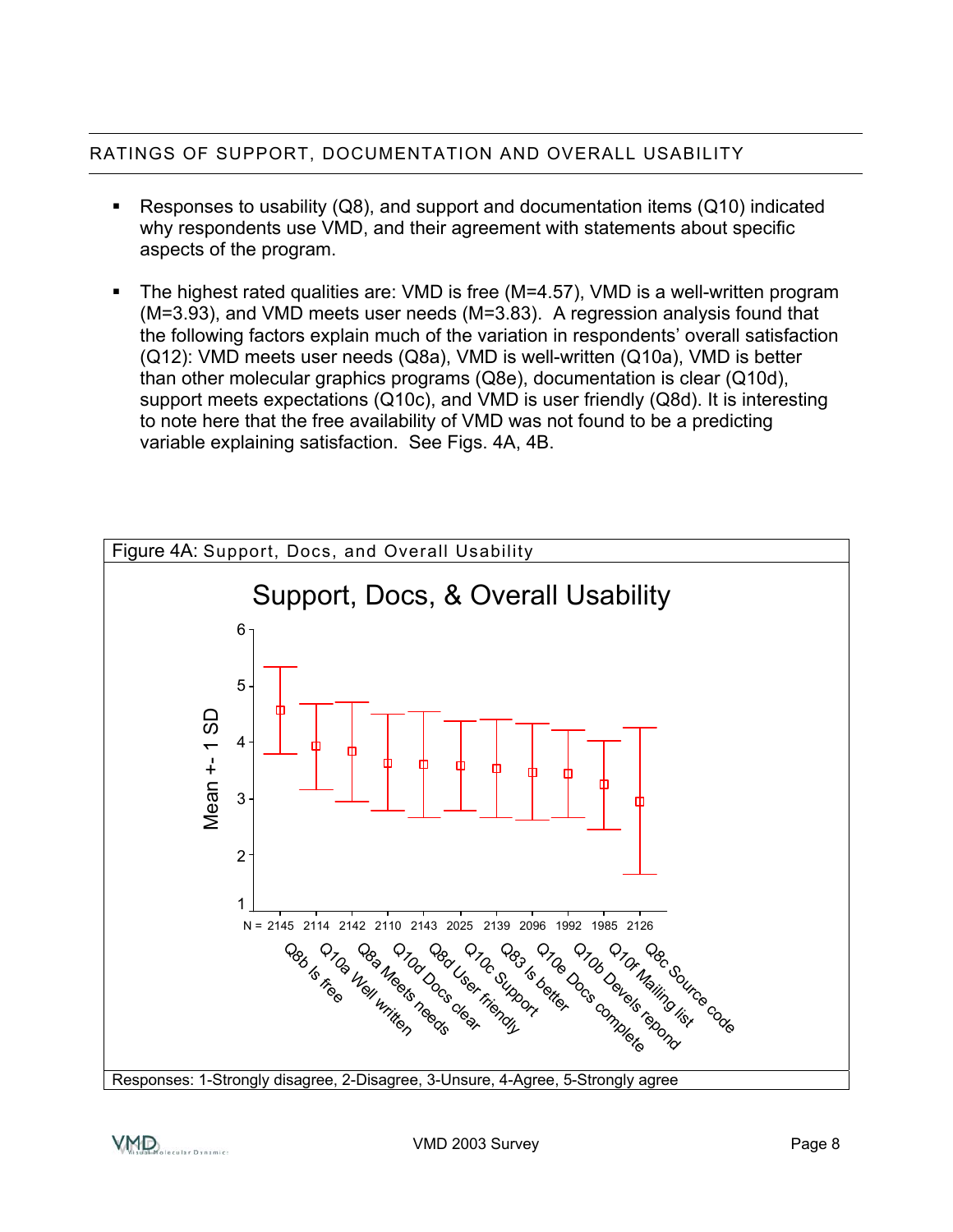| Figure 4B: Support, Documentation, and Overall Usability                                                           |                  |                            |  |
|--------------------------------------------------------------------------------------------------------------------|------------------|----------------------------|--|
| <b>Question Stem</b>                                                                                               | $Mean^{\dagger}$ | Std Deviation <sup>1</sup> |  |
| Q. 8 I use VMD because it:                                                                                         |                  |                            |  |
| $Q.$ 8b is free                                                                                                    | 4.57             | 0.77                       |  |
| Q. 8a meets my needs                                                                                               | 3.83             | 0.89                       |  |
| Q. 8d is user friendly                                                                                             | 3.60             | 0.93                       |  |
| Q. 8e is better than other molecular graphics programs                                                             | 3.53             | 0.86                       |  |
| Q. 8c includes source code                                                                                         | 2.95             | 1.31                       |  |
| Q. 10 Indicate your level of agreement with the statements describing VMD:                                         |                  |                            |  |
| Q. 10a VMD is a well written program                                                                               | 3.93             | 0.76                       |  |
| Q. 10d VMD documentation is clear                                                                                  | 3.63             | 0.86                       |  |
| Q. 10c VMD support meets my expectations                                                                           | 3.58             | 0.79                       |  |
| Q. 10e VMD documentation is complete                                                                               | 3.47             | 0.86                       |  |
| Q. 10b VMD developers respond to my requests                                                                       | 3.45             | 0.78                       |  |
| Q. 10f The VMD-L mailing list is useful                                                                            | 3.25             | 0.79                       |  |
| <sup>†</sup> Figures based on a 5-point scale, with responses: 1-Strongly disagree, 2-Disagree, 3-Unsure, 4-Agree, |                  |                            |  |

5-Strongly agree.

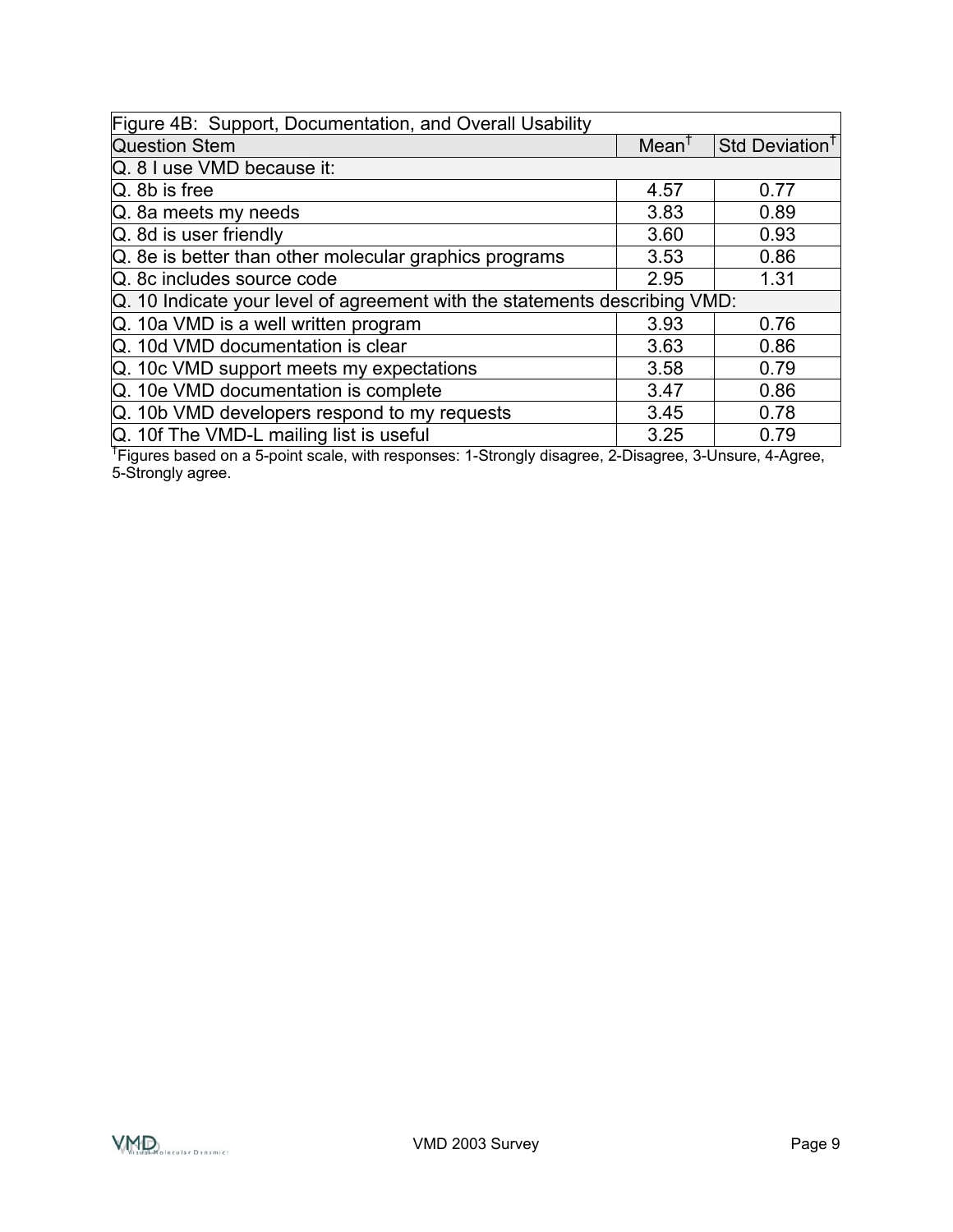#### RATINGS OF PLANNED FEATURES

- Planned features are functionalities being considered for future versions of VMD, e.g. adding a function to integrate genetic information. In Q9 on the survey, users were asked to rate the value of five planned features to their work, using a 5-point importance scale (1-very unimportant, 5-very important).
- Mean results indicated that the most desirable feature is expanded movie making (M=3.72), and the least desirable one is the integration of genetic information (M=2.93). See Figs. 5A, 5B.



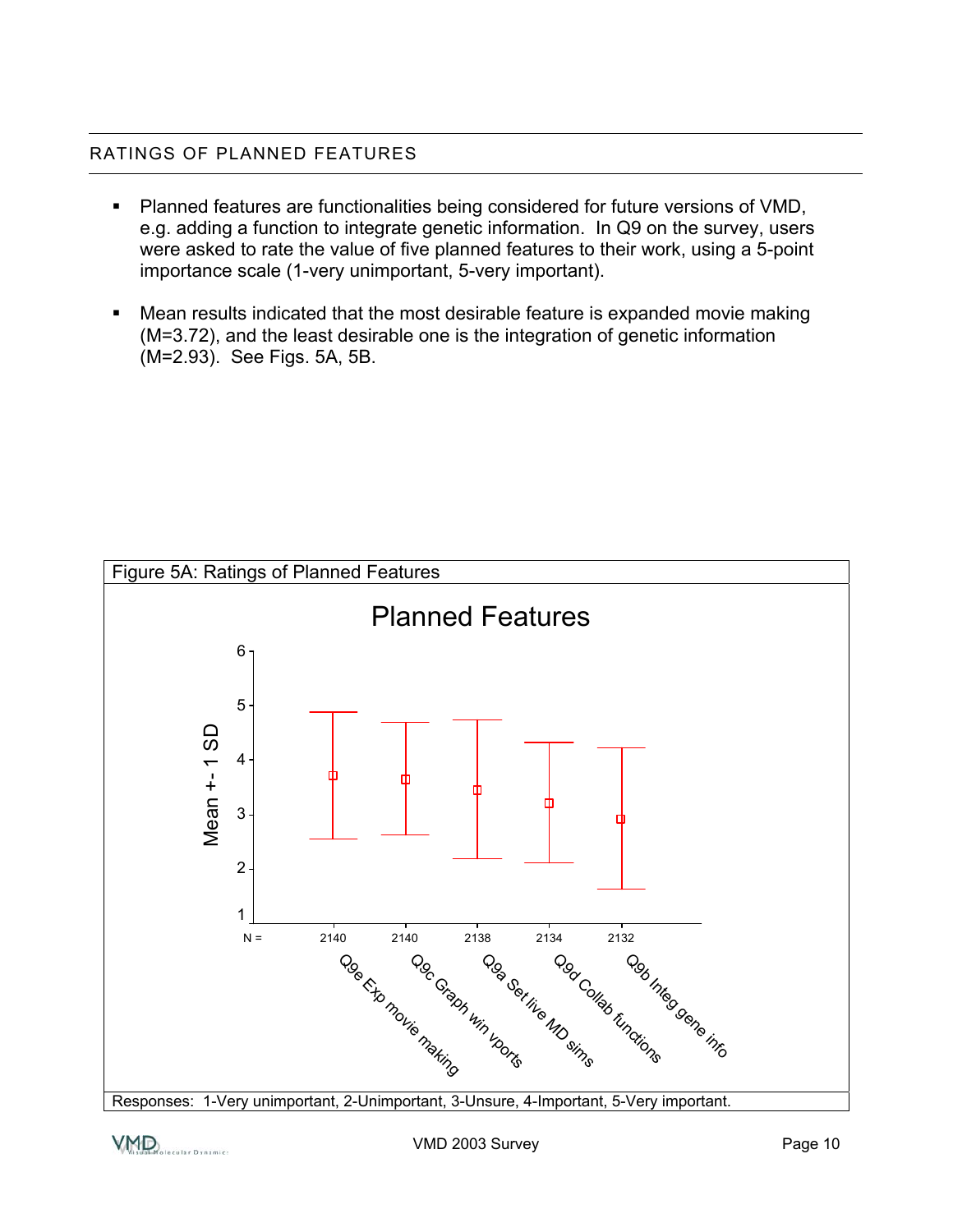| Figure 5B: Planned Item Ratings, continued                                                                     |                  |                            |  |
|----------------------------------------------------------------------------------------------------------------|------------------|----------------------------|--|
| <b>Question Stem</b>                                                                                           | $Mean^{\dagger}$ | Std Deviation <sup>†</sup> |  |
| Q. 9e. Expanded movie making                                                                                   | 3.72             | 1.17                       |  |
| Q. 9c. Multiple graphic windows, multiple viewports                                                            | 3.66             | 1.03                       |  |
| Q. 9a. Setup and interaction with live MD simulations                                                          | 3.46             | 1.28                       |  |
| Q. 9d. Collaborative functions                                                                                 | 3.22             | 1.10                       |  |
| Q. 9b. Integration of genetic information                                                                      | 2.93             | 1.30                       |  |
| <sup>†</sup> Figures based on a 5-point scale, with responses: 1-Very unimportant, 2-Unimportant, 3-Unsure, 4- |                  |                            |  |

Important, 5-Very important.

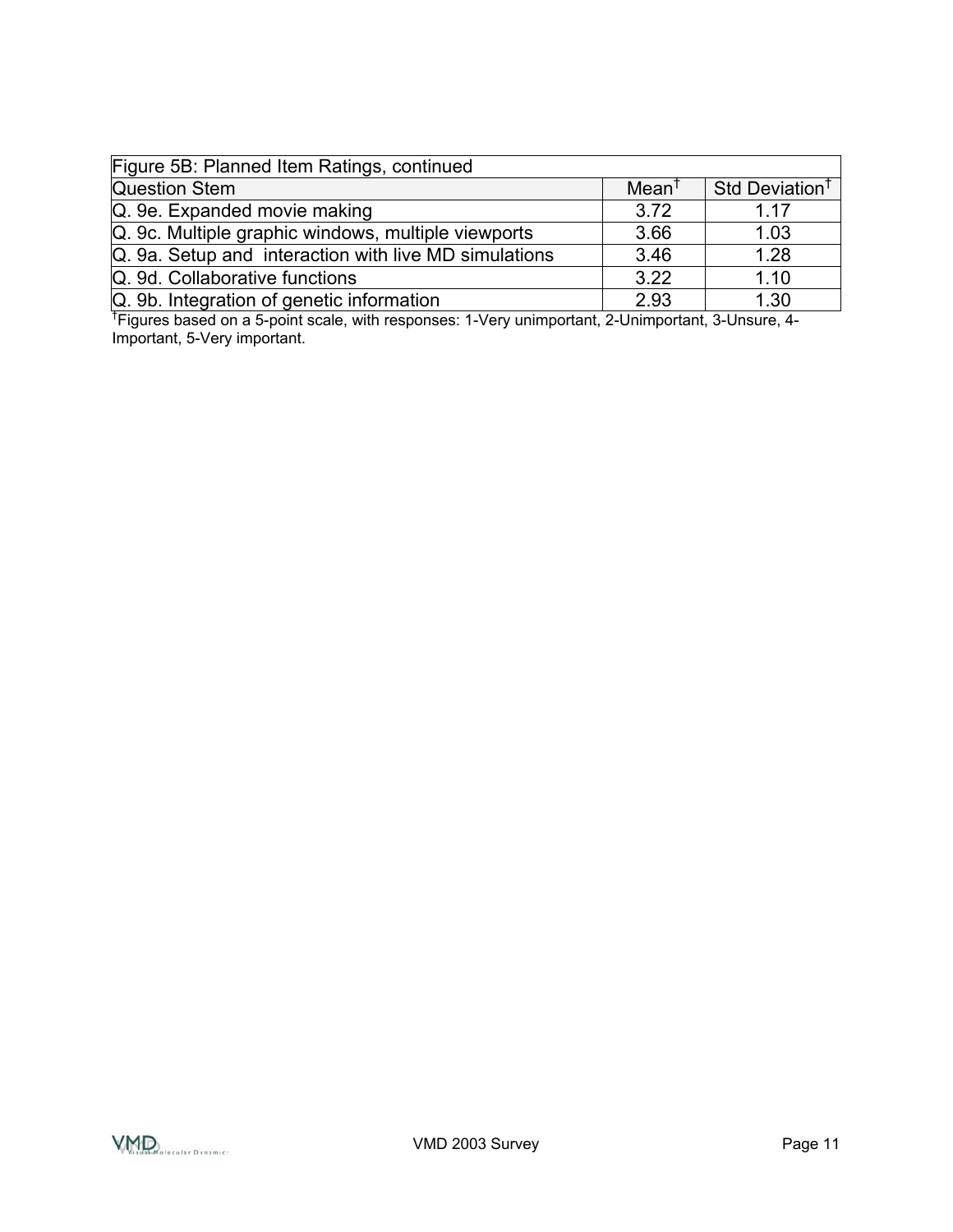#### RATINGS BY REPEAT/NONREPEAT USERS

- Repeaters are users who have downloaded more than one version of VMD. Nonrepeaters are users who downloaded only one version of VMD by the time they were contacted for the survey.
- A majority of both repeaters (82.2%) and non-repeaters (72.3%) agreed or strongly agreed with the statement "I am satisfied with VMD" (Q12). Mean comparisons indicate repeaters (M=4.05) are significantly more satisfied with VMD than nonrepeaters (M=3.86). See Fig. 6A.
- A majority of both repeaters (70.8%) and non-repeaters (55.3%) agree that VMD has improved the quality of their work (Q13). Mean comparisons indicate that repeaters (M=3.90) are significantly more likely to feel VMD has improved their work than nonrepeaters (M=3.60). See Fig. 6B.



† Responses: 1-Strongly disagree, 2-Disagree, 3-Unsure, 4-Agree, 5-Strongly agree. Total N: Repeater, N=1,110; Non-repeater, N=1,030

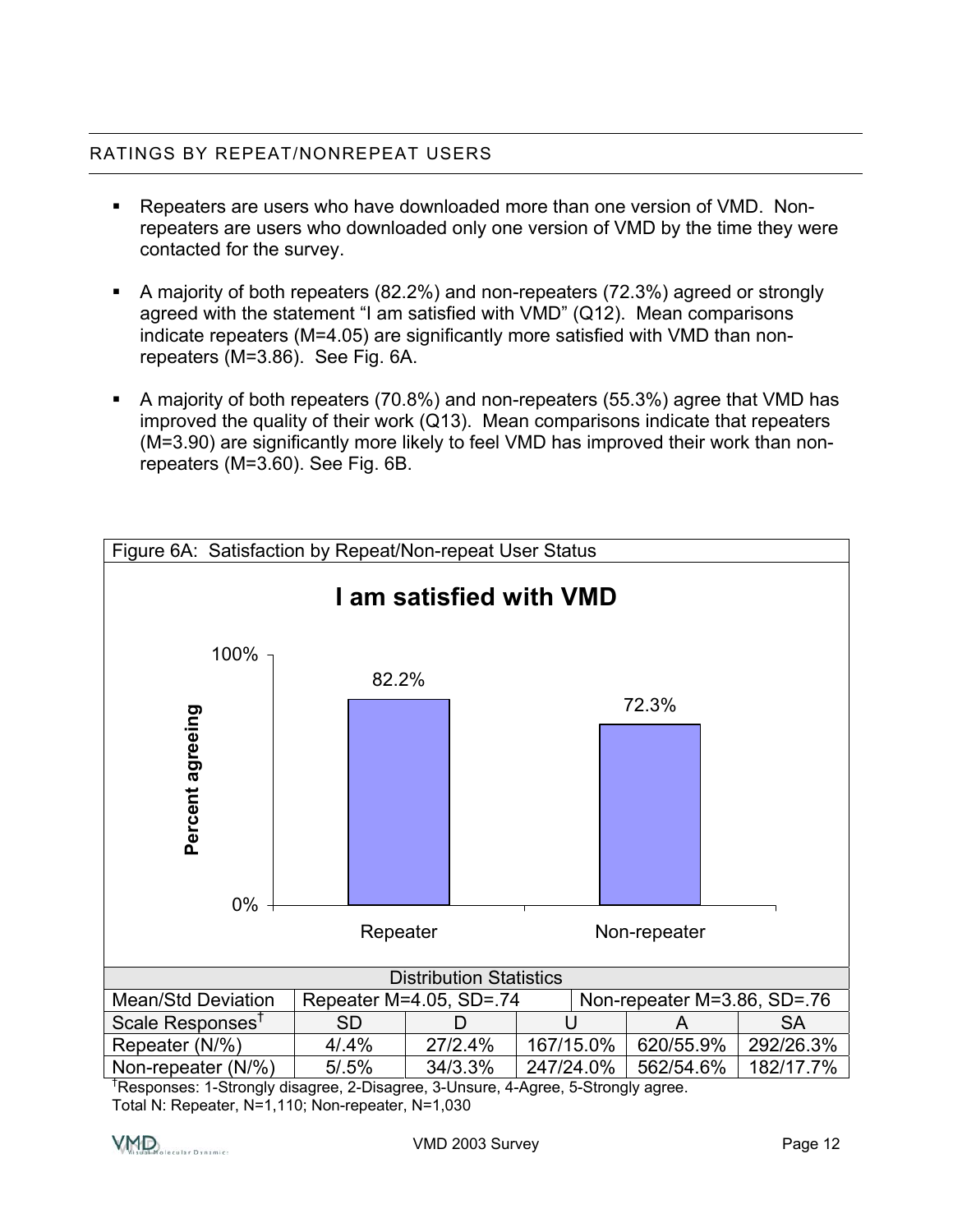

† Responses: 1-Strongly disagree, 2-Disagree, 3-Unsure, 4-Agree, 5-Strongly agree. Total N: Repeater 1,104; Non-repeater 1,025

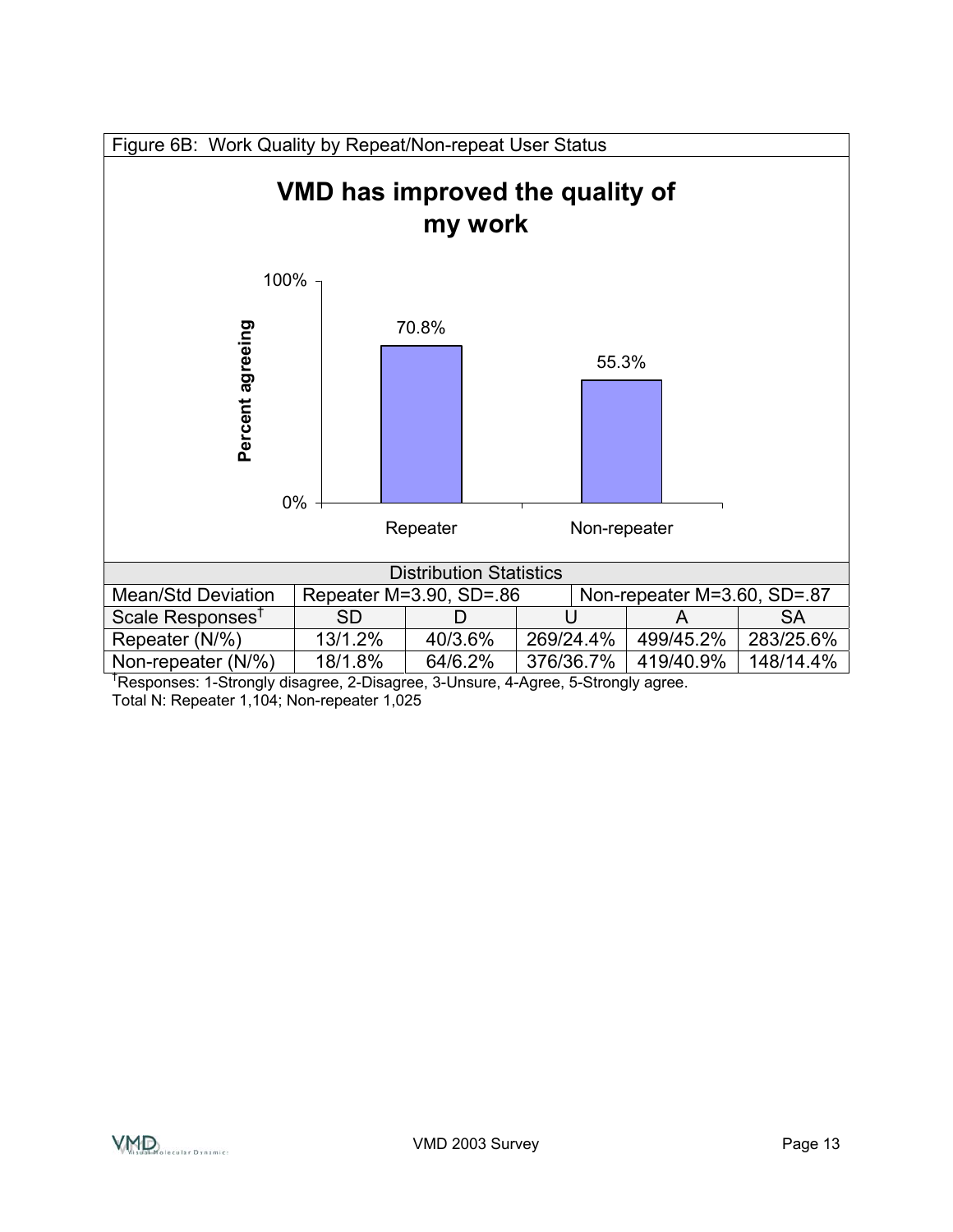#### RATINGS BY LEVEL OF VMD EXPERTISE

- A majority of users across the three expertise levels\* agreed or strongly agreed (low-68.0%; moderate-86.4%; high-94.0%) with the statement "I am satisfied with VMD" (Q12). Mean comparisons indicate significant differences among all levels of expertise – high expertise users (M=4.37) are significantly more satisfied than both moderate (M=4.09) and low expertise users (M=3.78); moderate users are significantly more satisfied than low expertise users. See Fig. 7A.
- A majority of moderate (76.6%) and high (83.2%) expertise users agreed or strongly agreed with the statement "VMD has improved the quality of my work" (Q12), while half (50.5%) of low expertise users indicated agreement. As with satisfaction, there were significant mean differences between the high (M=4.21), moderate (M=3.99) and low (M=3.51) expertise users, with high expertise users indicating the strongest agreement with the work quality statement. See Fig. 7B.



† Responses: 1-Strongly disagree, 2-Disagree, 3-Unsure, 4-Agree, 5-Strongly agree. Total N: Low expertise 1,151; Moderate expertise 736; High expertise 2,137

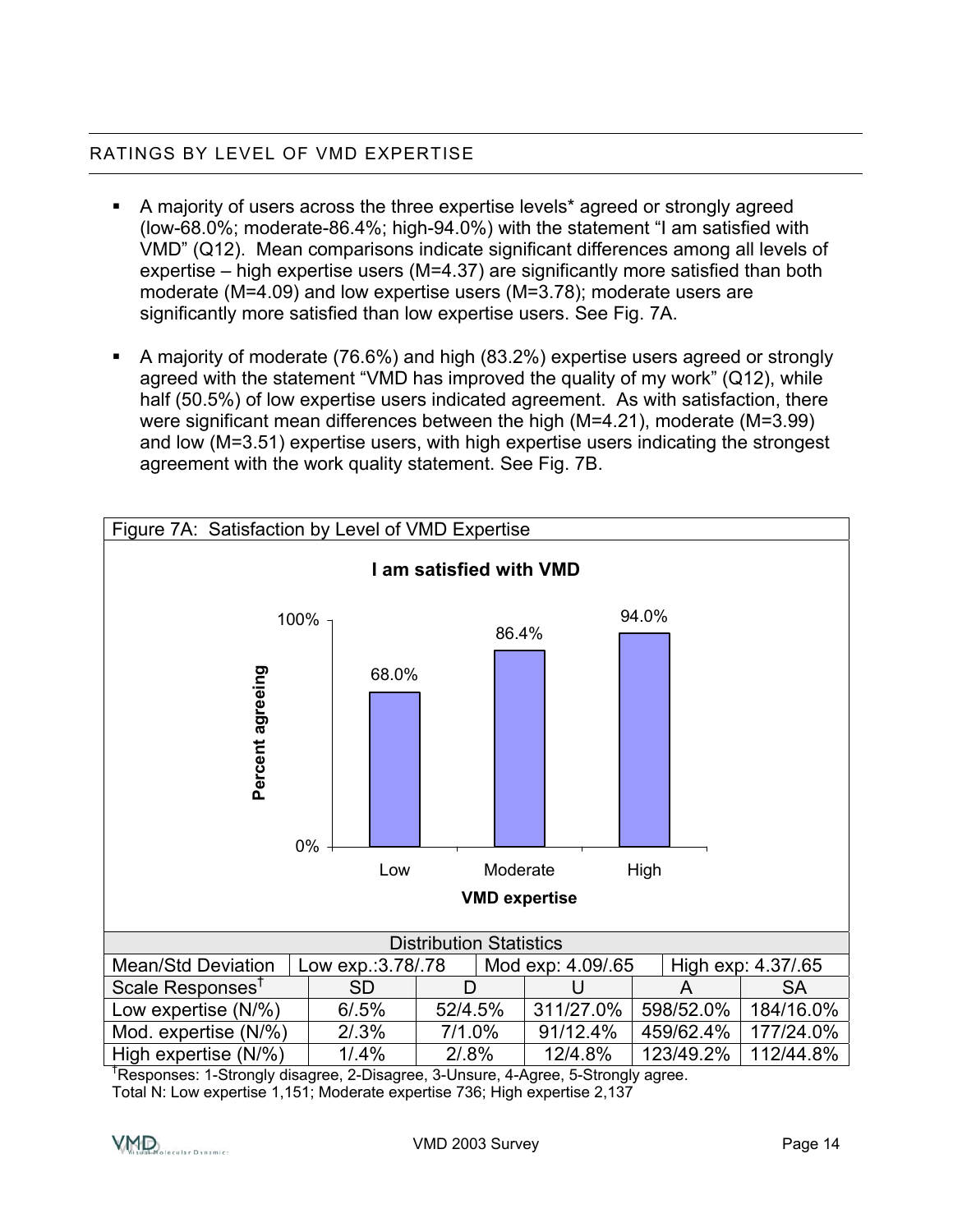

† Responses: 1-Strongly disagree, 2-Disagree, 3-Unsure, 4-Agree, 5-Strongly agree. Total N: Low expertise 1,143; Moderate expertise 733; High expertise 2,126

- The three expertise groups were significantly different from each other in nearly all their ratings of support, documentation, and overall usability (Q8 & Q10), with the high expertise group always producing the highest means, followed in order by the moderate and low expertise group means. Exceptions are ratings regarding the program being free and providing source code – differences here are between the high and low expertise groups only.
- For planned items (Q9), significant differences by expertise level are limited to the need for multiple windows and viewports (all groups different), collaborative functions, and expanded movie making (low different than moderate and high groups for both). As above, mean ratings increased with level of expertise.

<sup>\*</sup>Level of expertise categories were derived from the survey question "My level of expertise in using VMD is . . ." (Q4) that users answered on a 5-point scale (1-very low, 5-very high). For ease of interpretation, the two lowest expertise values were collapsed together, as were the two highest expertise categories, to produce the low, moderate, high expertise categories used above.

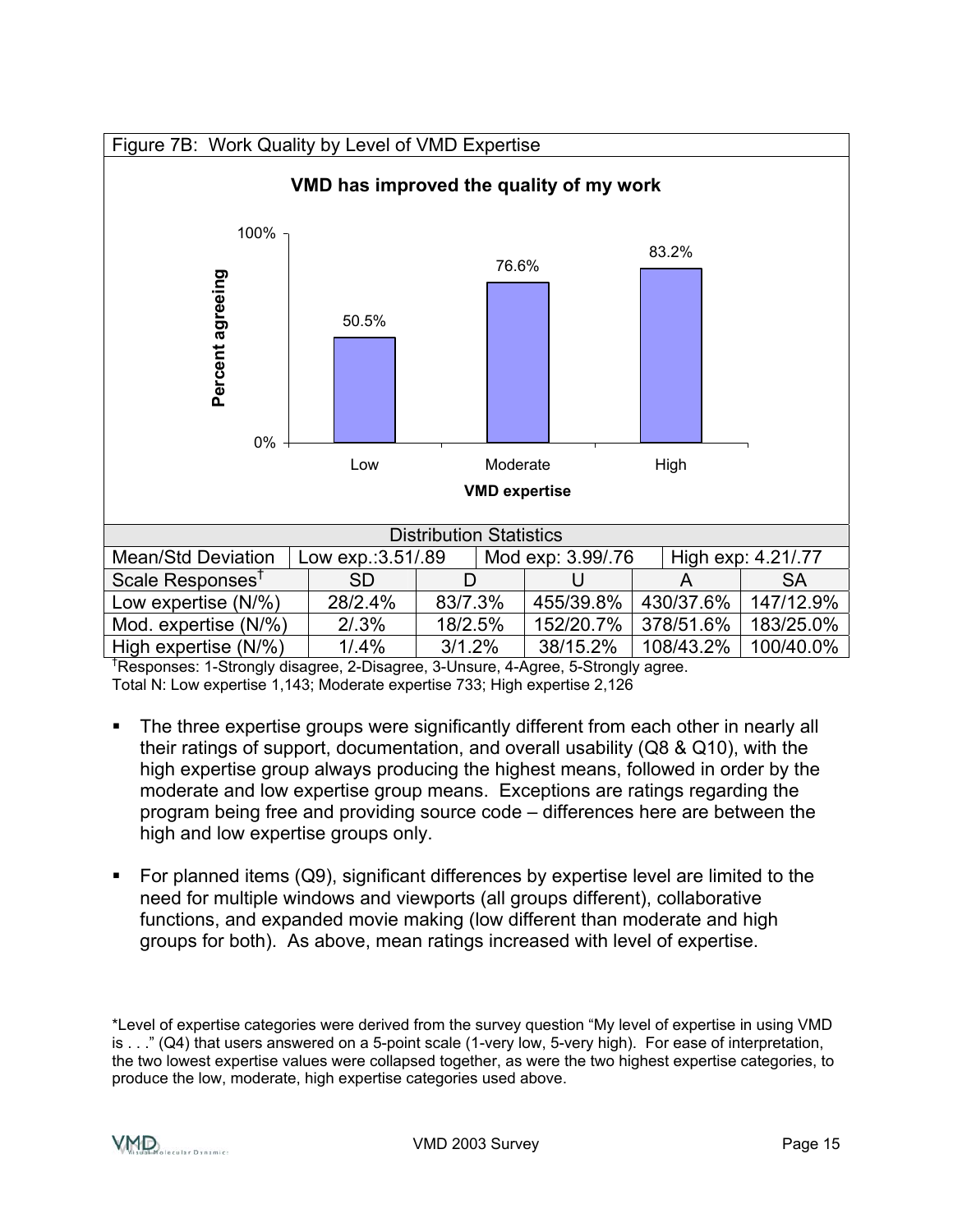#### RATINGS BY NIH FUNDING STATUS

- Users were asked to answer 'yes' or 'no' to the question "The work I do with VMD is funded (at least partially) by NIH" (Q3).
- A majority of both NIH funded (79.1%) and those with no NIH funds (77.0%) agreed or strongly agreed with the statement "I am satisfied with VMD" (Q12). Statistical analysis showed no significant difference in mean rankings by NIH funding status for satisfaction (NIH-funded M=3.98 and others M=3.95 respectively). See Fig. 8A.
- A majority of both NIH funded (68.4%) and those with no NIH funds (62.0%) indicated agreement with the statement "VMD has improved the quality of my work" (Q13). A significant difference was found between the means for NIH funded users (M=3.88) and users with no NIH funds (M=3.73). See Fig. 8B



† Responses: 1-Strongly disagree, 2-Disagree, 3-Unsure, 4-Agree, 5-Strongly agree.

Total N: NIH funded 421, no NIH funds 1,704

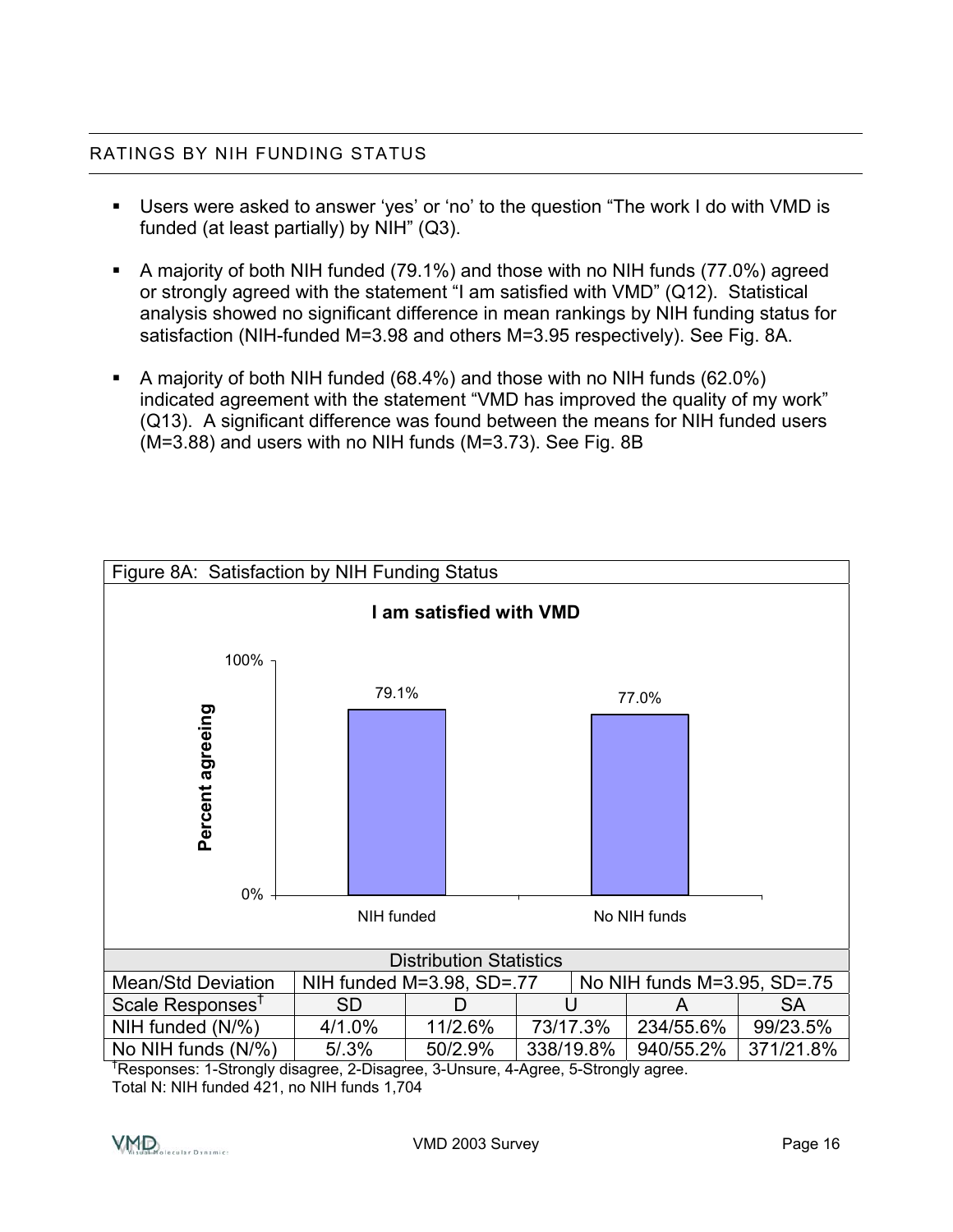



† Responses: 1-Strongly disagree, 2-Disagree, 3-Unsure, 4-Agree, 5-Strongly agree. Total N: NIH funded 418, no NIH funds 1,696

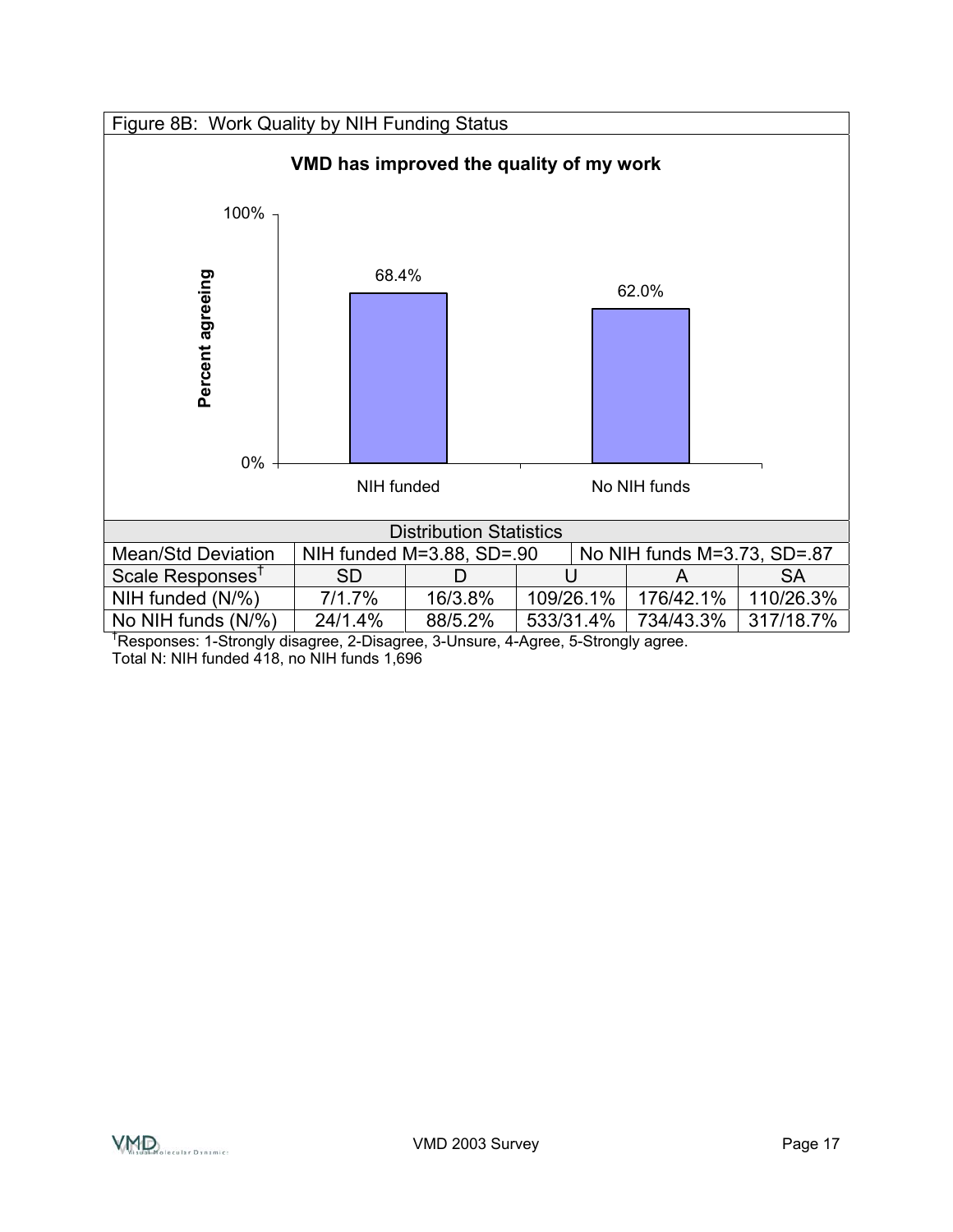#### RATINGS BY ACADEMIC/NON-ACADEMIC AFFILIATION

- Survey respondents were asked to identify their affiliation as academic, government, industry, or other (Q2); below are findings by academic/non-academic categories.
- A majority of both academic (79.1%) and non-academic (68.6%) users agreed or strongly agreed with the statement "I am satisfied with VMD" (Q12). A significant difference was found for mean satisfaction by affiliation, with academic users (M=3.98) more satisfied with VMD than non-academic users (M=3.83). See Fig. 9A.
- Ratings of work quality indicate a majority of both academic (65.2%) and nonacademic users (53.4%) agreed or strongly agreed with the statement "VMD has improved the quality of my work" (Q13). Our analysis shows that the mean for academic users (M=3.79) is significantly higher than the mean for non-academic users (M=3.61). See Fig. 9B.



† Responses: 1-Strongly disagree, 2-Disagree, 3-Unsure, 4-Agree, 5-Strongly agree. Total N: Academic 1,796, Non-academic 341

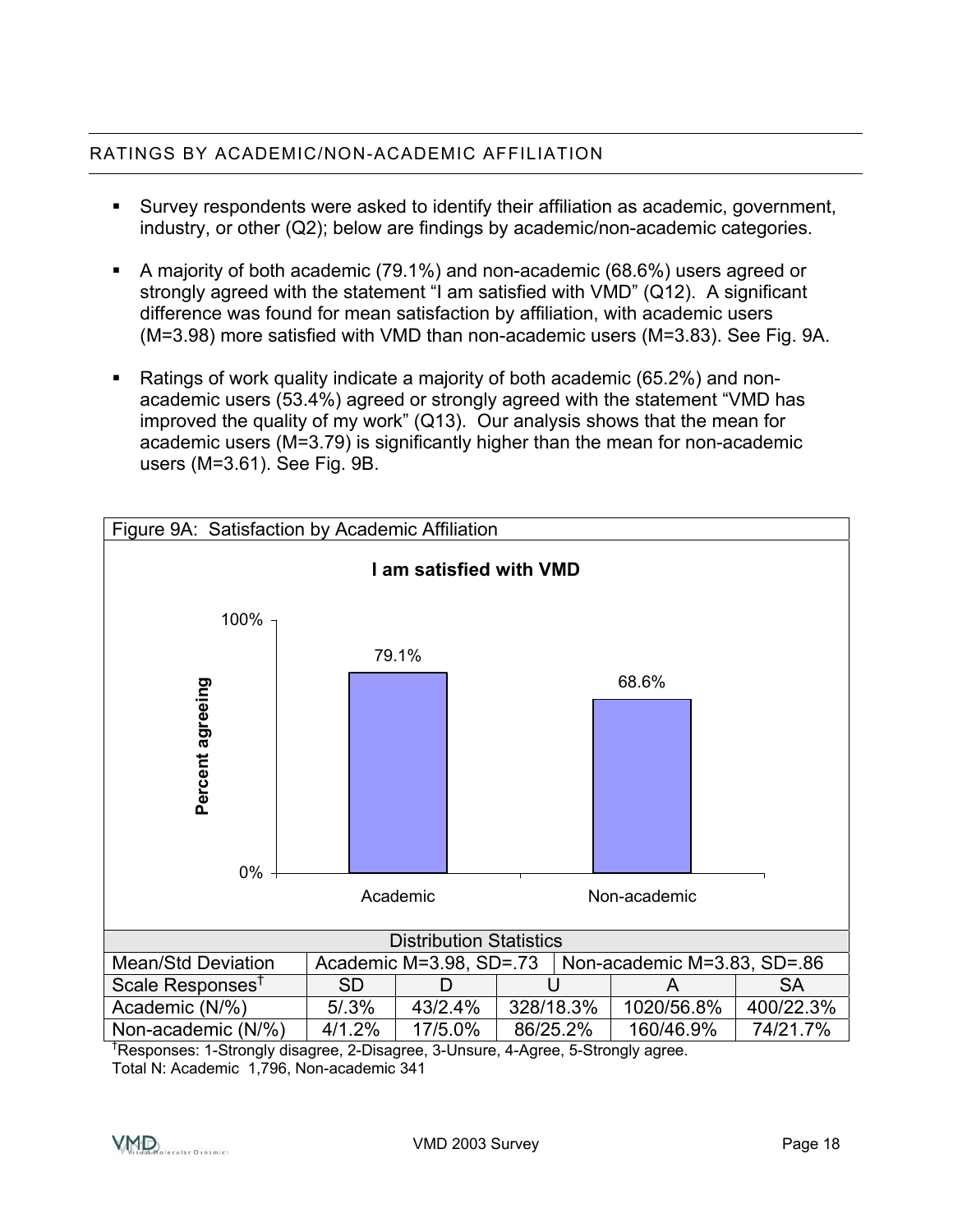



† Responses: 1-Strongly disagree, 2-Disagree, 3-Unsure, 4-Agree, 5-Strongly agree. Total N: Academic 1,787, Non-academic 339

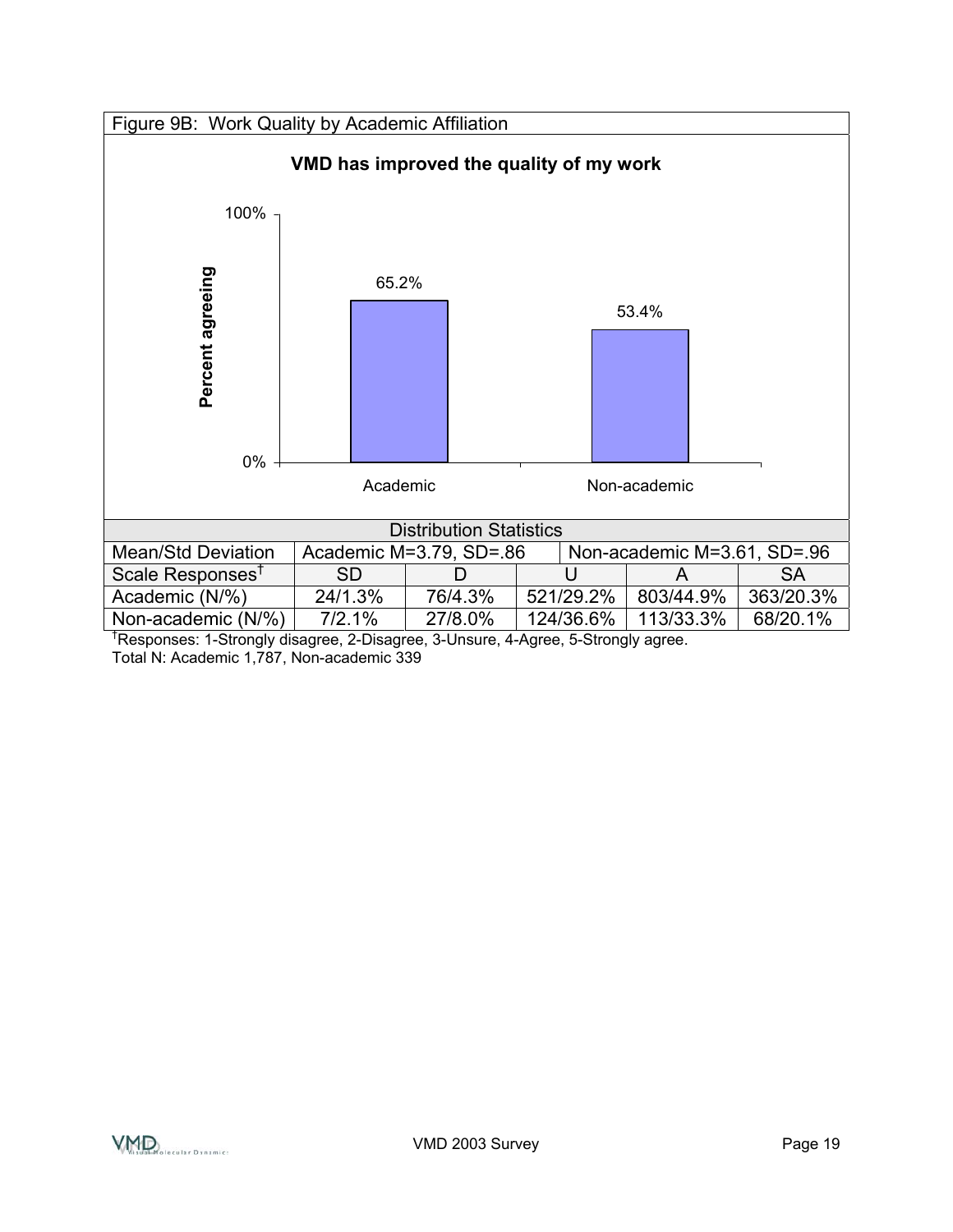Two items on the survey asked about other software tools used by respondents, and one item asked about willingness to cite VMD.



### Figure 10: Other Software Tools Used & Ratings of Willingness to Cite VMD

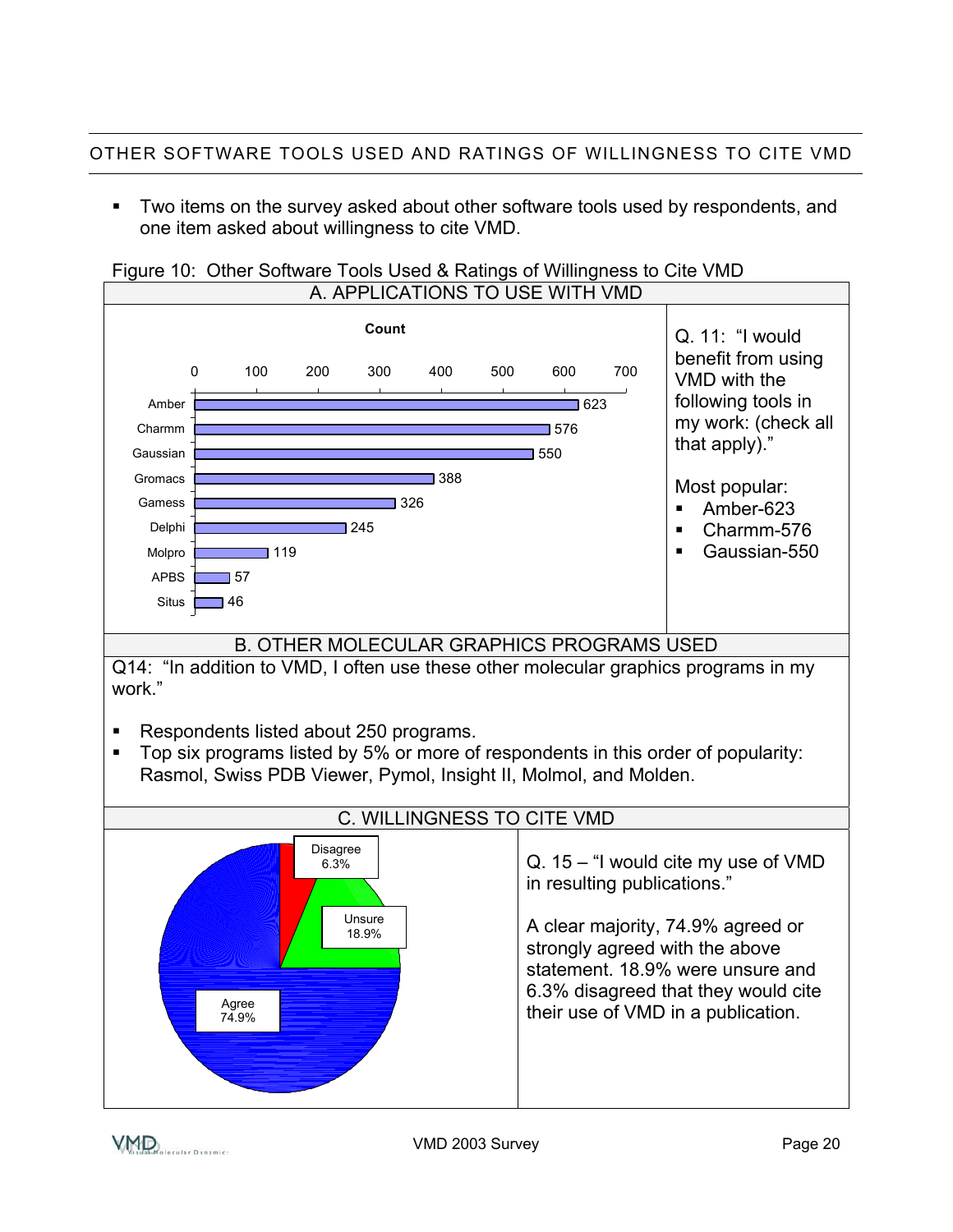Following are details about the administration of the survey, including survey method, target population, survey schedule and response rates, sample validity, and questions used on the survey.

#### Survey Method

Population members received an e-mail solicitation asking them to complete an on-line survey, with the link to the survey containing information about the user. Participants were asked to complete all items on the survey form and submit their responses; upon submission, participants were asked to complete any items they had skipped, with an option to submit without doing so. After submission, users were thanked for their participation.

#### Target Population

Users of VMD versions 1.7 through 1.8 defined the target population of the survey. Versions of VMD included in this set are as follows (versions with 'a' and 'b' in them are alpha or beta test versions):

1.7, 1.7.1b1, 1.7.1, 1.7.2, 1.8a10, 1.8a16, 1.8a21, 1.8a29, 1.8b2, 1.8

VMD registration records were accessed to obtain e-mail addresses of users. Of 17,129 survey solicitations sent to the resulting e-mail addresses, 2,971 bounced (e.g. from outdated or false e-mail addresses), producing a final population of 14,158 solicitations received.

#### Survey Schedule and Response Rates

|                                   | Dates/Activities            |          |                |
|-----------------------------------|-----------------------------|----------|----------------|
|                                   | <b>Initial Solicitation</b> | Reminder | Closing/Totals |
|                                   | April 14                    | May 5    | <b>May 12</b>  |
| <b>Total Population</b>           |                             |          |                |
| Number receiving by date          | 14,158                      | 13,023   |                |
| Number of responses to next date  | 1,135                       | 1,011    | 2,221          |
| Response rate for this population | 8.02%                       | 7.14%    | 15.16%         |
| <b>Repeat User Population</b>     |                             |          |                |
| Number receiving by date          | 7,334                       | 6,689    |                |
| Number of responses to next date  | 645                         | 467      | 1,112          |
| Response rate for this population | 8.79%                       | 6.37%    | 15.16%         |

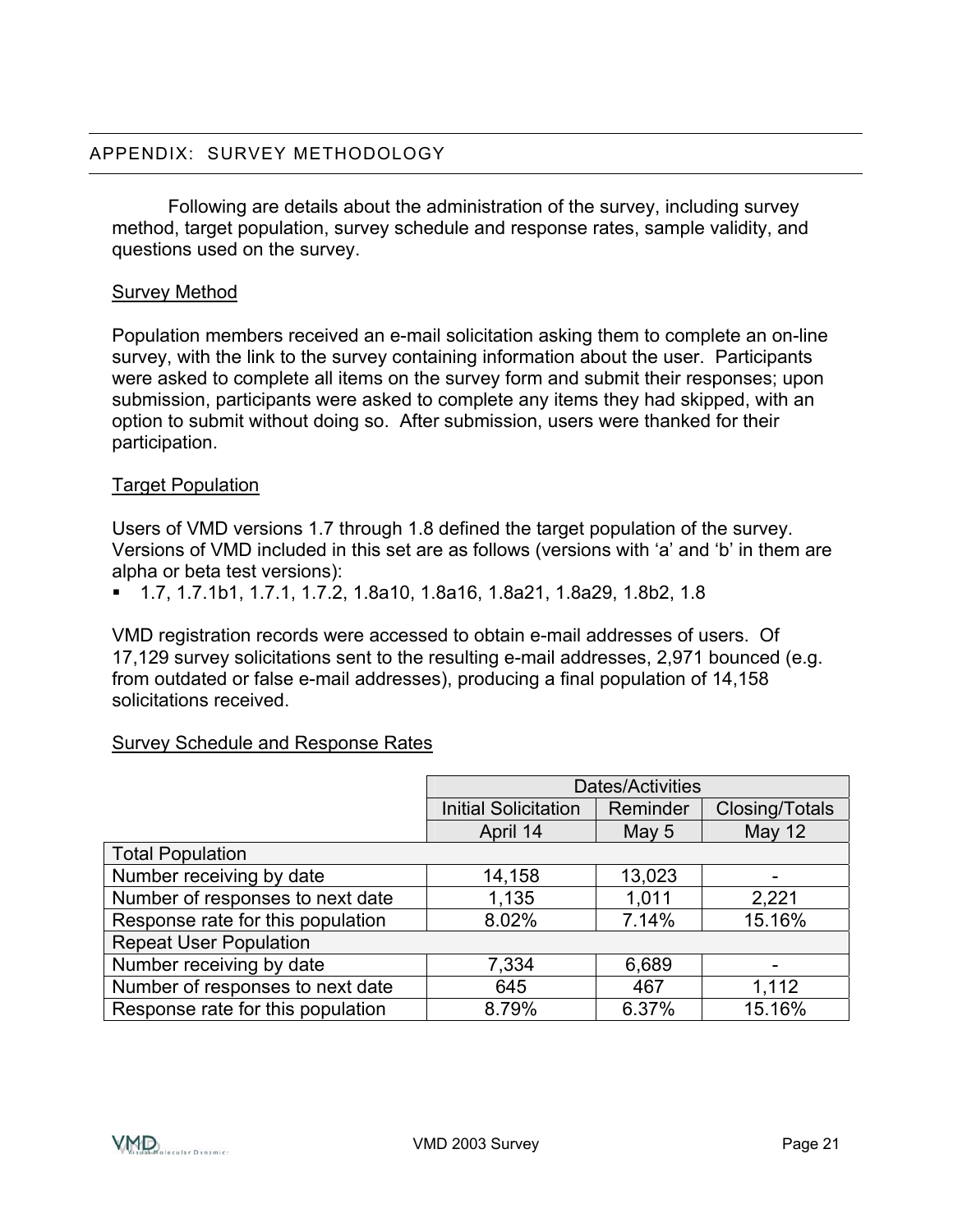#### Data Editing

Those responses that were considered incomplete were deleted from our dataset. The deletions fell into two categories: Unresponsive and duplicates.

- Unresponsive records were those instances in which respondents did not answer most of the questions in the survey, specifically those cases in which more than 28% of the questions were not answered.
- **Duplicates were those instances in which there was more than one response for a** person, based on their e-mail address.

Deletions left 2,146 valid records for analyses, as shown in the table below.

| <b>Deleted Survey Responses</b>                       |              |                   |       |
|-------------------------------------------------------|--------------|-------------------|-------|
| Deletions category                                    | Unresponsive | <b>Duplicates</b> | Total |
|                                                       | 55           |                   | 75    |
| Number of records in dataset after removing deletions | 2,146        |                   |       |

The final response rate, after accounting for deleted records, is 15.2%.

#### Sample Validity

The validity of a sample size for representing an entire population is always a concern in survey research. Sample size calculators can provide measures of confidence intervals (+/- figures, i.e. 'margin of error') and confidence level measures (how certain you can be that an answer falls within a confidence interval). For a sample of 2,146 and a population of 14,158, using a standard test percentage of 50%, sample size calculations indicate that it can be said with 95% confidence that a given result for a question falls within a +/-2% confidence interval. (Figures were generated using Survey System sample size calculator: <http://www.surveysystem.com/sscalc.htm>).

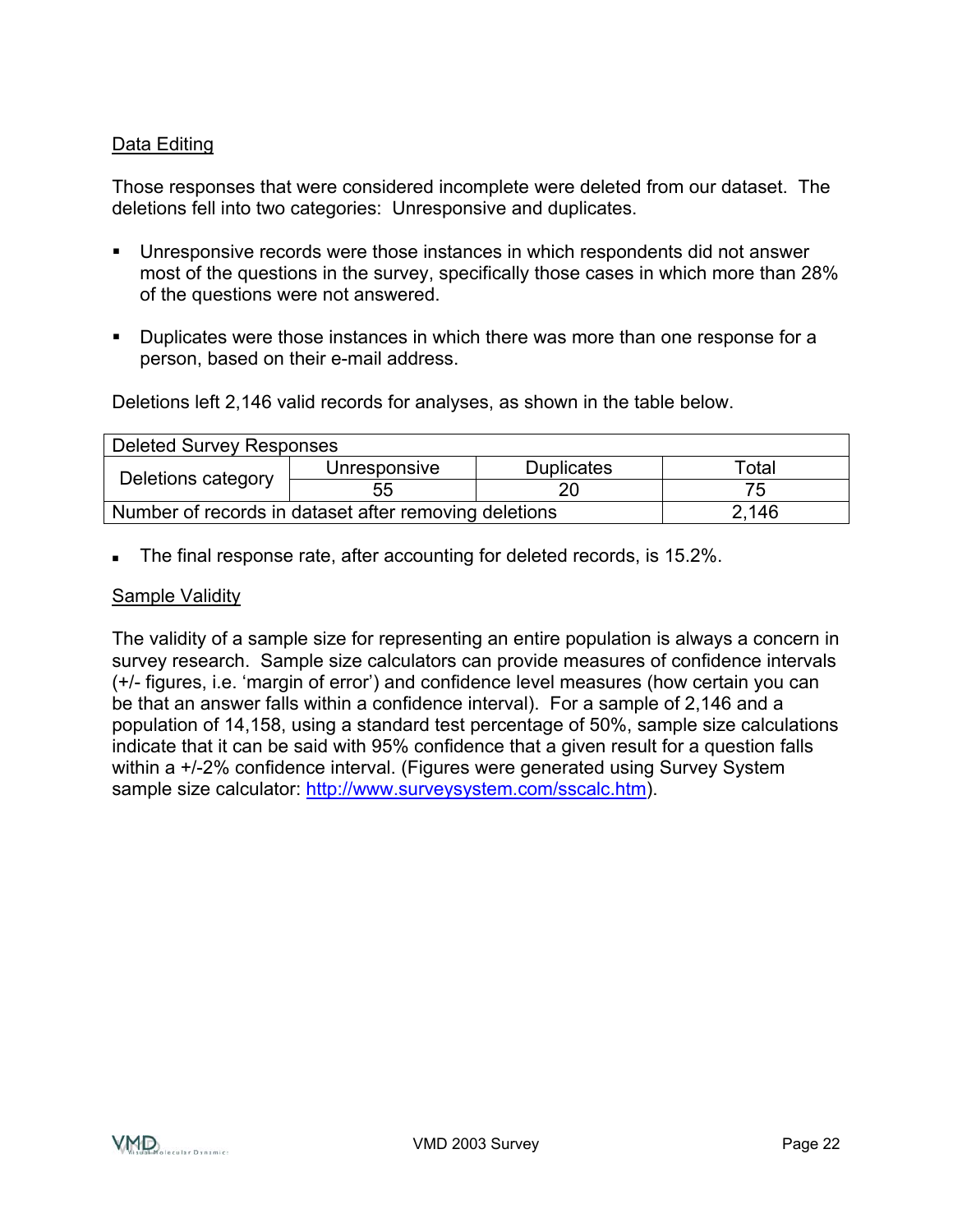#### Question Sets

To aid in interpreting survey results, it is useful to view the question stems viewed by survey participants. Below are the survey questions, grouped by purpose:

#### **Demographic/User Information Questions**:

| $Q.$ #         | <b>Topic</b>         | <b>Question Stem</b>                                                                                                                               | Scale                                                  |
|----------------|----------------------|----------------------------------------------------------------------------------------------------------------------------------------------------|--------------------------------------------------------|
| 1              | E-mail address       | Auto-completed, but users could change                                                                                                             | Text box                                               |
| $\overline{2}$ | Affiliation          | Academic, Government, Industry, Other<br>(specify)                                                                                                 | Select one, Text<br>box (other)                        |
| 3              | Funding              | The work I do with VMD is funded (at<br>least partially) by NIH                                                                                    | Select Yes or No                                       |
| $\overline{4}$ | <b>VMD</b> expertise | My level of expertise in using VMD is                                                                                                              | 1-5 scale, very<br>low to very high                    |
| 5              | Platform             | I primarily use VMD on: AIX, MacOS X,<br>Windows 98/ME, HP-UX, Solaris,<br>Windows NT, IRIX, Tru64 Unix, Windows<br>2000, Linux, Other, Windows XP | Select one                                             |
| 6              | VMD use              | I use VMD primarily for: Research,<br>teaching, business, Personal                                                                                 | Select one                                             |
| $\overline{7}$ | Site use             | The number of people using VMD at my<br>site is: 1, 2-4, 5-10, 11-20, 20+                                                                          | Select one                                             |
| 11             | Programs used        | I would benefit from using VMD with the<br>following tools in my work: APBS,<br>Gamess, Amber, Delphi, Gaussian,<br>Charmm, Situs, Molpro, Gromacs | Check all that<br>apply                                |
| 14             | Programs used        | In addition to VMD, I often use these<br>other molecular graphics programs in my<br>work                                                           | Three text boxes                                       |
| 15             | Citing VMD           | I would cite my use of VMD in resulting<br>publications                                                                                            | $1-5$ scale,<br>strongly disagree<br>to strongly agree |